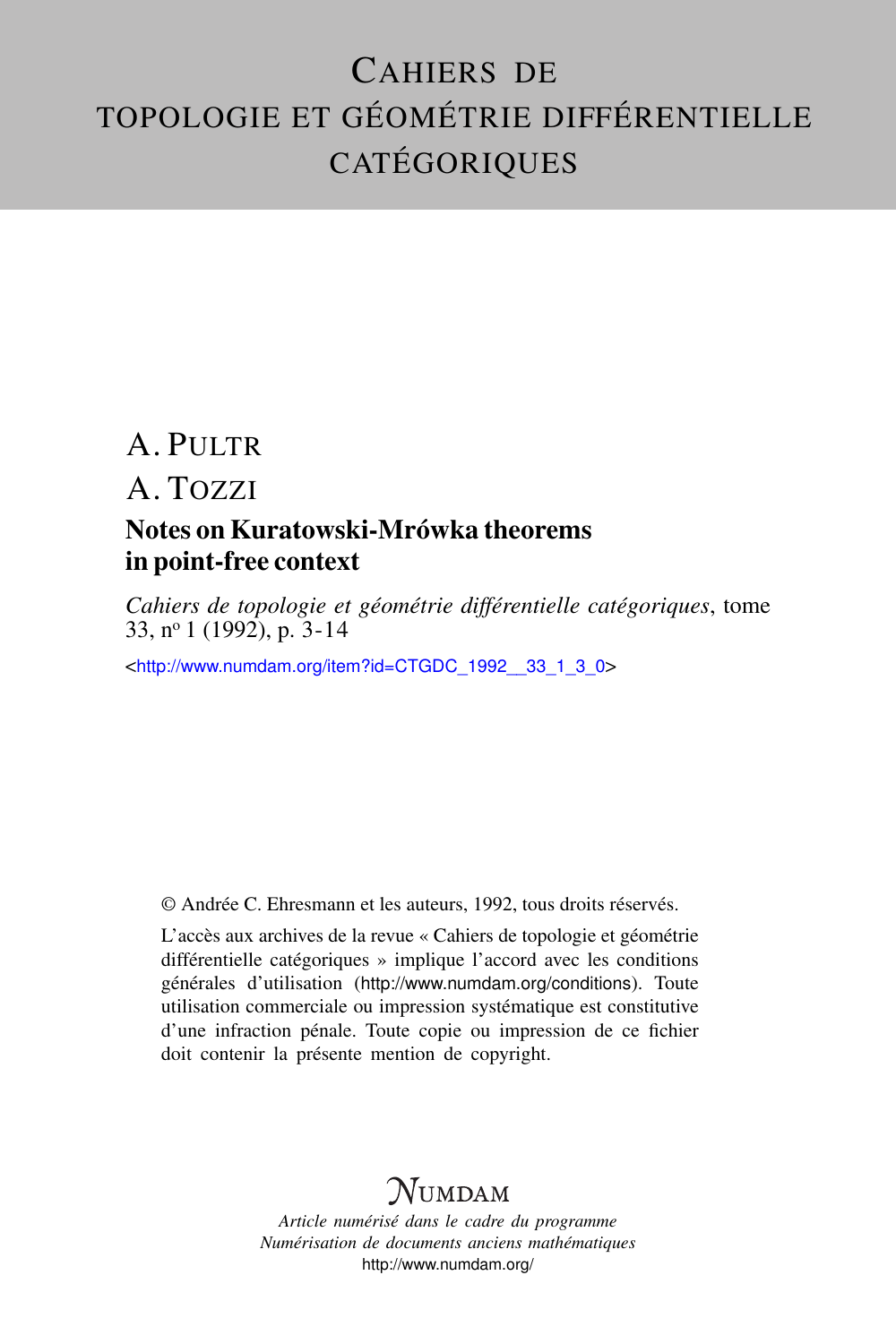### NOTES ON KURATOWSKI-MRÓWKA THEOREMS IN POINT-FREE CONTEXT

by A. PULTR<sup>1</sup> and A. TOZZI<sup>1</sup>

Résumé. Le fameux thórème de Kuratowski-Mrówka dit qu'un espace topologique X est compact si et seulement si la projection  $X \times Y \longrightarrow Y$ est fermée pour tous les espaces Y. Nous démontrons le théorème de Kuratowski dans le domaine des locales. En particulier nous démontrons qu'un locale A est compact si et seulement si la projection  $A \times B \longrightarrow B$ est fermée pour tous les locales B. Pour un numbre cardinal infini  $\alpha$  le résultat que nous obtenons n'est pas si satisfaisant. Nous pouvons prouver seulement qu'un locale A est  $\alpha$ -compact si et seulement si $A \times B \longrightarrow B$  est fermée pour tous les locales spatiaux  $\alpha$ -discrets.

#### **Introduction**

The famous Kuratowski theorem characterizes compact spaces  $X$  by the fact that for each Y the projection  $X \times Y \longrightarrow Y$  is closed. Precisely, Kuratowski [7] proved that, in the realm of metric spaces, if  $X$  is compact then the projection  $\pi_Y$  is closed for any metric space Y, Bourbaki [1] proved the same property in the category of Hausdorff spaces and Mrówka [9] established the converse property so that a space  $X$  is compact iff the projection  $\pi_Y$  is closed for any space  $Y$ . Similarly, by results of Noble [10], Vaughan [11] and Giuli [3], a space X is  $\alpha$ -compact ([ $\alpha$ ,  $\beta$ ]-compact) iff the projection  $\pi_Y : X \times Y \longrightarrow Y$  is closed for each  $\alpha$ -discrete ( $\alpha$ -discrete with character  $\beta$ ) space Y. In this paper we consider these phenomena in the pointfree context.

In particular, we prove the Kuratowski theorem in the form that a locale A is compact iff the natural projection  $A \times B \longrightarrow B$  is closed for each locale B. For general  $\alpha$  the result we present is not so satisfactory: We are able to prove only that a locale A is  $\alpha$ -compact iff  $A \times B \longrightarrow B$  is closed for all  $\alpha$ -discrete spatial  $B$ . Thus, the question whether in this case  $A \times B \longrightarrow B$  is closed for all  $\alpha$ -discrete B remains open. Still, the result answers the question whether there is a class  $C(\alpha)$  of locales such that the  $\alpha$ -compactness is characterized by the closedness of the projections  $A \times B \longrightarrow B$  with  $B \in \mathcal{C}(\alpha)$ . More-

<sup>&</sup>lt;sup>1</sup>The support of the Italian C.N.R. is gratefully acknowledged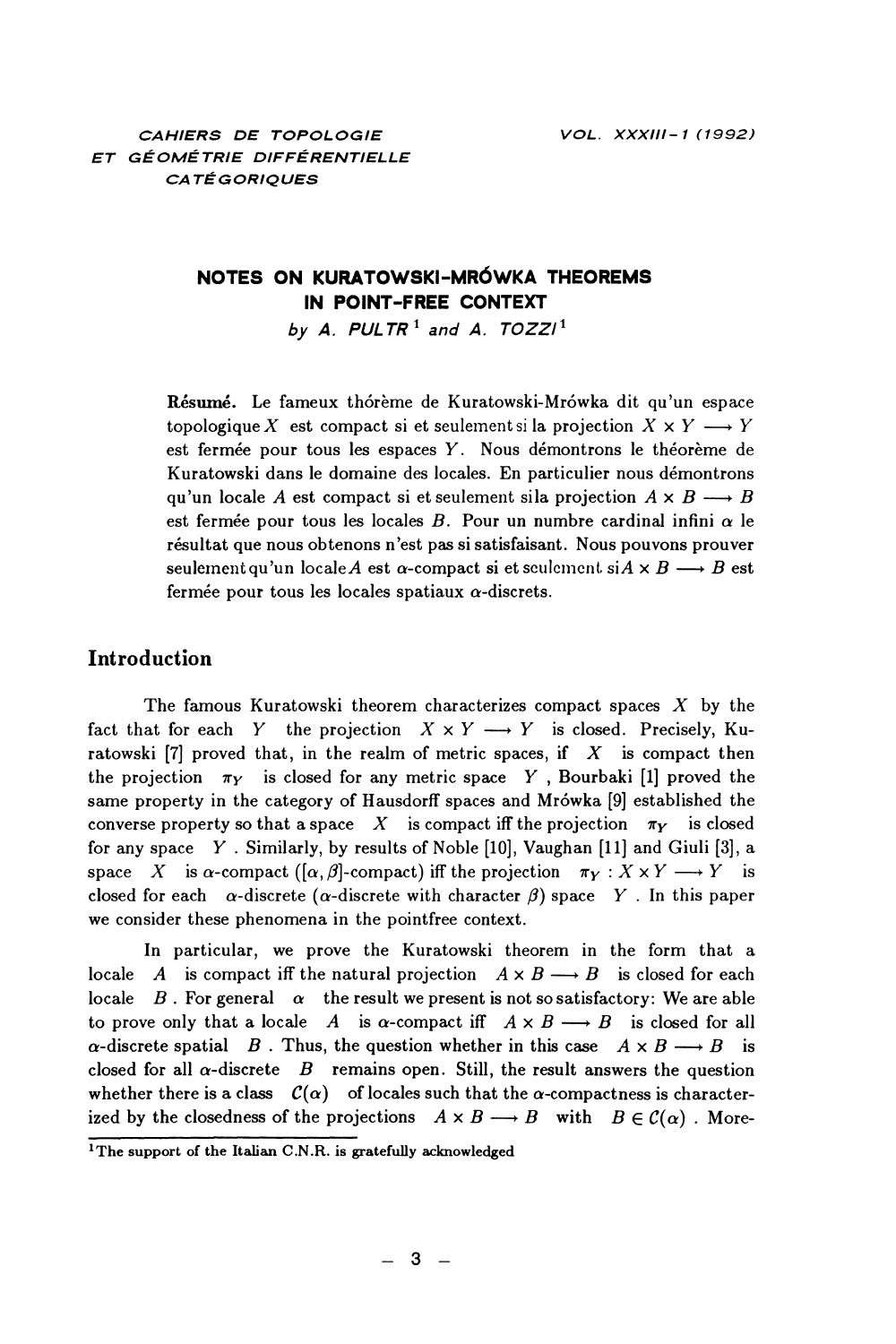over, the negative part of the statement presented, namely that for an  $A$  which is not  $\alpha$ -compact there is a *spatial*  $\alpha$ -discrete B such that  $A \times B \longrightarrow B$ is not closed, is in fact stronger that the respective part of the desired statement.

Finally, we consider a "dual" of the Kuratowski's characterization, namely the question as to which  $B$  have the property that the projections  $A \times B \longrightarrow B$ are closed for all  $\overline{A}$ . In the classical context this characterizes the quasidiscrete spaces, hence, in the regular case, the discrete spaces, not a very colourful class. In the pointfree context, however, this requirement characterizes the complete Boolean algebras in among regular frames, which is perharps more interesting.

Only basic knowledge of category theory (as e.g. in the introductory chapters of [8]) is assumed. All the necessary facts of pointfree topology are presented in Section 1. For more detail, the reader can consult, e.g., [5].

#### 1. Preliminaries

1.1. Basic conventions: The cardinality of a set  $X$  will be indicated as  $|X|$ . The identity mapping of a set (object) X onto itself will be denoted by  $id_X$  or simply id. If  $p_i: X_1 \times X_2 \longrightarrow X_i$  is a (categorial) product, the morphisms  $p_i$  will be referred to as the natural projections, similarly the coproduct morphisms  $X_i \longrightarrow X_1 \oplus X_2$  as the natural injections.

If X is a partially ordered set and  $x \in X$ ,  $\uparrow x = \{y | x \le y\}$ .

1.2. Frames and locales: A frame is a complete lattice satisfying the distribu- $(\bigvee a_i) \wedge b = \bigvee (a_i \wedge b)$ . If X is a topological space, the lattice tive law

#### $\Omega(X)$

of all open sets of  $X$  is a frame. Another example is a Boolean alge-If  $A, B$  are frames, a (frame) homomorphism  $\phi : A \longrightarrow B$ is bra. a mapping preserving all joins and finite meets. If  $f : X \longrightarrow Y$ is a continuous mapping,  $\Omega(f)$  :  $\Omega(Y)$   $\longrightarrow$   $\Omega(X)$  defined by  $\Omega(f)(U)$  $\equiv$  $f^{-1}(U)$  is a frame homomorphism. If A, B are Boolean algebras, the frame homomorphisms  $A \longrightarrow B$  coincide with complete Boolean homomorphisms. Denote by Frm the category of frames and frame homomorphisms. The correspondence  $\Omega$  above constitutes a contravariant functor

#### $\Omega : \textbf{Top} \longrightarrow \textbf{Frm}$ .

The dual of Frm is called the category of locales and denoted by Loc. This makes  $\Omega$  a covariant functor. In the "localic point of view" one thinks of frames

 $\overline{4}$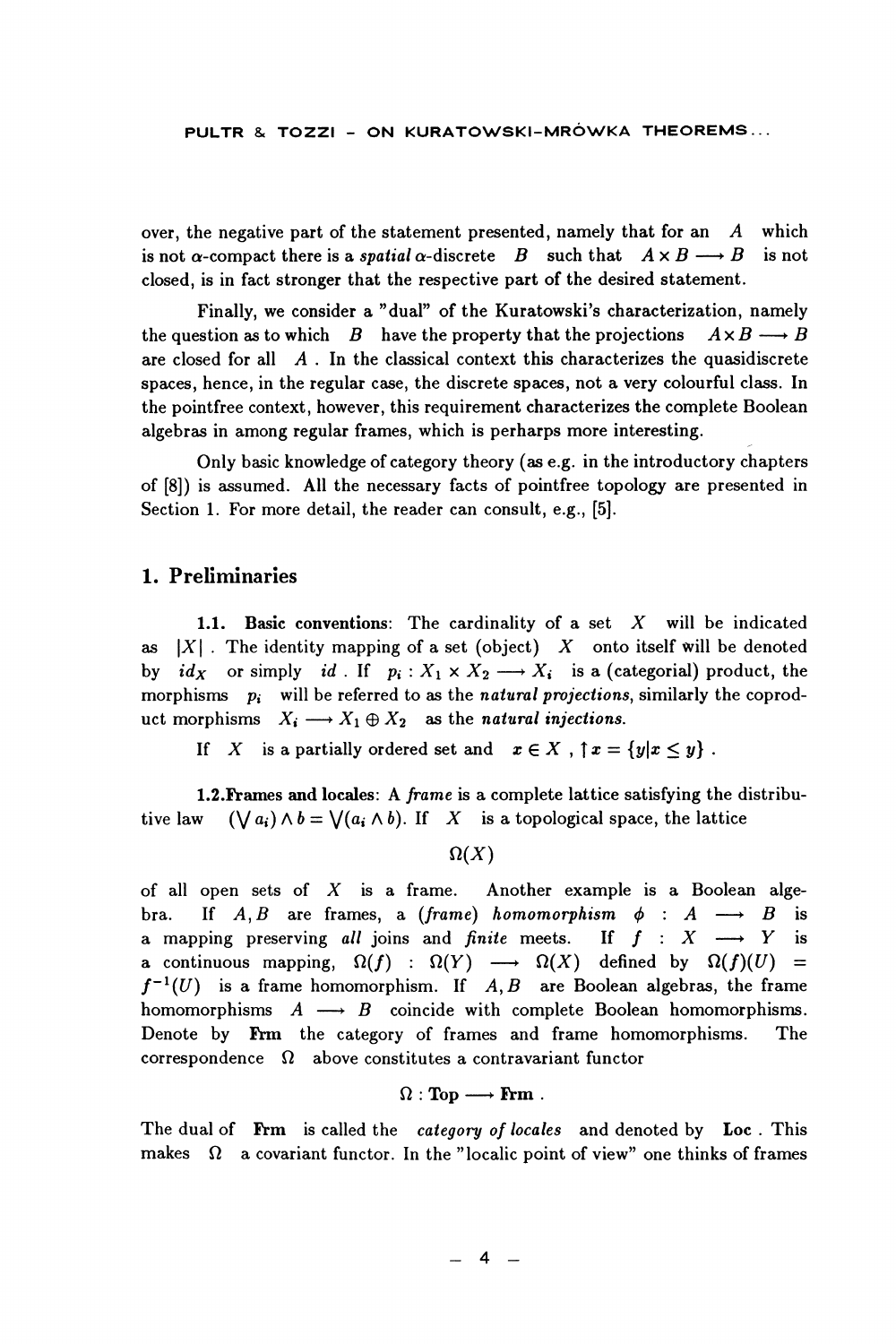(locales) as generalized spaces; technically, however, we will stay in Frm. Thus, e.g., statements on products of generalized spaces will appear as statements on coproducts of frames. A frame (locale) is said to be *spatial* if it is isomorphic to  $\Omega(X)$ .

The top (bottom) of A will be denoted by  $1_A$  or simply 1  $(0_A$ or 0). The two-element Boolean algebra will be denoted by 2.

A cover of a frame A is a subset  $U \subseteq A$  such that  $\bigvee U = 1$ .

**1.3. Regularity:** The pseudocomplement of  $a \in A$  is

$$
a^* = \bigvee \{x | x \wedge a = 0\}.
$$

By the distributivity,  $a^* \wedge a = 0$ ; hence,  $a^*$  is the largest element meeting  $a$  in zero. We have

$$
(\bigvee a_i)^* = \bigwedge a_i^*
$$

but the other De Morgan formula does not generally hold. We write

$$
a \triangleleft b \quad for \; a^* \vee b \; = \; 1.
$$

A frame  $A$  is said to be regular if for each  $a \in A$ ,  $a = \sqrt{x|x+a|}$ . Note that, trivially, each Boolean algebra is regular.

Sublocales: A sublocale (cf  $[4]$ ) of a frame A is a surjective  $1.4.$ homomorfism  $\phi: A \longrightarrow B$  (as, e.g.,  $\Omega(j)$  for an embedding  $j: Y \subseteq X$  of a space). Sublocales are, obviously, in a one-one correspondence (up to isomorphism) with congruences (with respect to general joins and finite meets) on  $A$  and will be often dealt with as such. Note that:

for regular  $A$ , a congruence is determined  $(CR)$ by the set of elements congruent to 1.

Closed sublocales are those given by the congruences

$$
x \sim y
$$
 iff  $x \vee a = y \vee a$  (a fixed).

If  $\phi : A \longrightarrow B$  is a homomorfism and  $\gamma : B \longrightarrow C$  a sublocale, the *image of*  $\gamma$  *under*  $\phi$  , denoted  $\phi[\gamma]$  is given by the congruence

$$
x \sim y \text{ iff } \gamma \phi(x) = \gamma \phi(y).
$$

 $-5 -$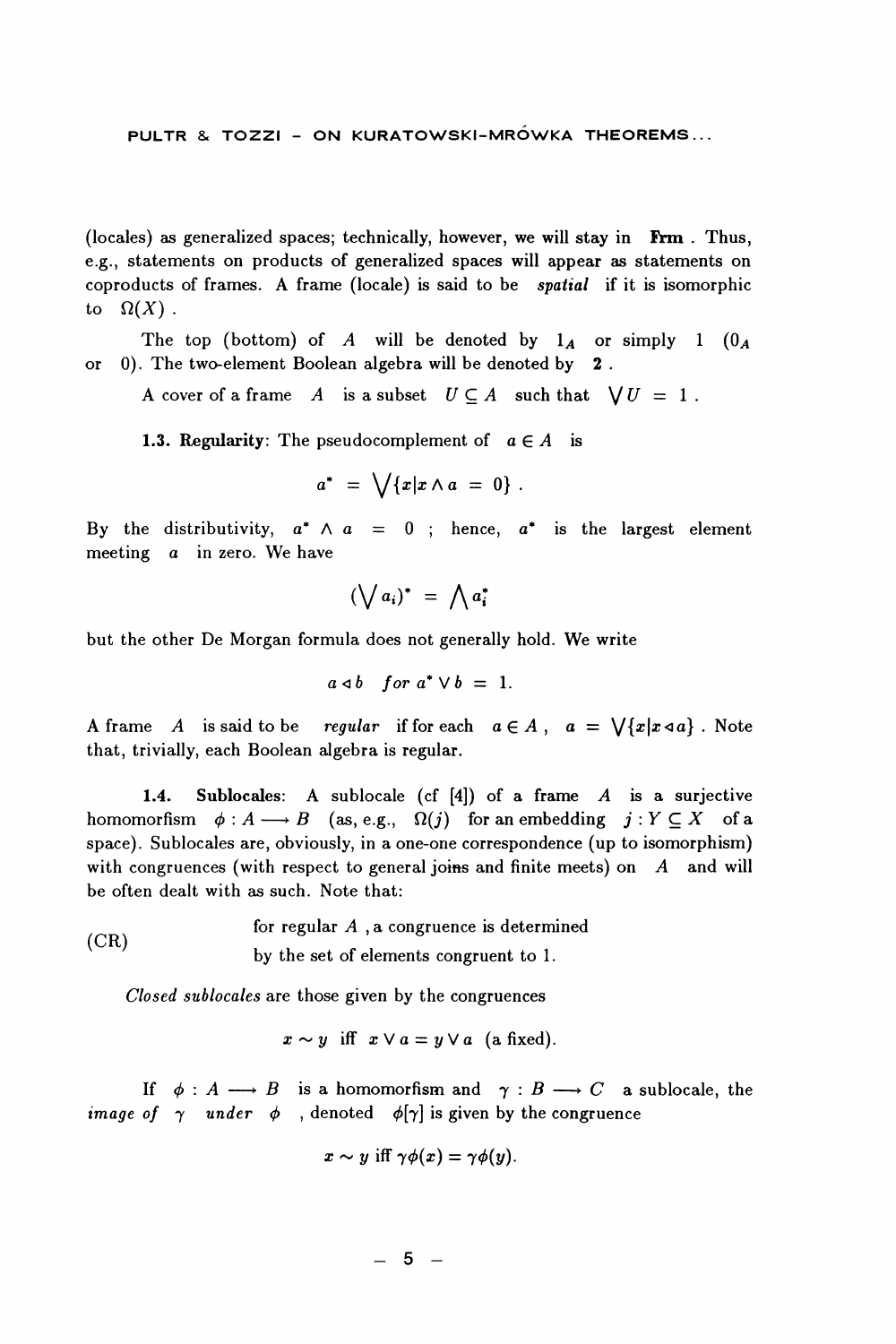1.5. Closed homomorfisms: A homomorfism  $\phi : A \longrightarrow B$  is said to be closed if the image of a closed sublocale is always closed. That is, if for each  $b \in$ B there is an  $a = \psi(b)$  such that

$$
x \vee \psi(b) = y \vee \psi(b) \text{ iff } \phi(x) \vee b = \phi(y) \vee b.
$$

This condition can be easily rewritten to

$$
\text{(CLOSED)} \qquad \qquad \phi(x) \leq y \vee \phi(z) \ \Rightarrow \ x \leq \phi_+(y) \vee z
$$

where  $\phi_+$  is the right Galois adjoint to  $\phi$ . In the regular case it can be reduced (using  $(CR)$  above) to

$$
\phi(x) \vee y = 1 \Rightarrow x \vee \phi_+(y) = 1.
$$

1.6. Coproducts (details see, e.g.  $[2]$  or  $[5]$ ):

The coproducts of frames  $A, B$  will be denoted by

$$
A \xrightarrow{i_{A}} A \oplus B \xleftarrow{i_{B}} B.
$$

One uses the symbol  $a \oplus b$  for  $i_A(a) \wedge i_B(b)$ . We will need the following two facts:

 $(1)$  $A \oplus B$  is join-generated by the elements  $a \oplus b$ ,

(2) if 
$$
a \oplus b \leq a \oplus c
$$
 and  $a \neq 0$  then  $b \leq c$ 

If  $\phi_i : A_i \longrightarrow B_i$   $(i = 1, 2)$  are homomorphisms, we write

$$
\phi_1 \oplus \phi_2 : A_1 \oplus A_2 \longrightarrow B_1 \oplus B_2
$$

for the homomorphism given by  $(\phi_1 \oplus \phi_2) \circ i_{A_1} = i_{B_1} \circ \phi_i$ . Obviously,

$$
(\phi_1\oplus \phi_2)(a_1\oplus a_2)=\phi_1(a_1)\oplus \phi(a_2).
$$

The coproduct  $A\oplus 2$  can be identified with A (then,  $a\oplus 1$  is a, and  $a\oplus 0=$  $(0).$ 

The functor  $\Omega$  does not generally preserve products (in frame point of view, does not send products to coproducts). The natural homomorphism

$$
\mu: \Omega(X_1) \oplus \Omega(X_2) \longrightarrow \Omega(X_1 \times X_2),
$$

 $- 6 -$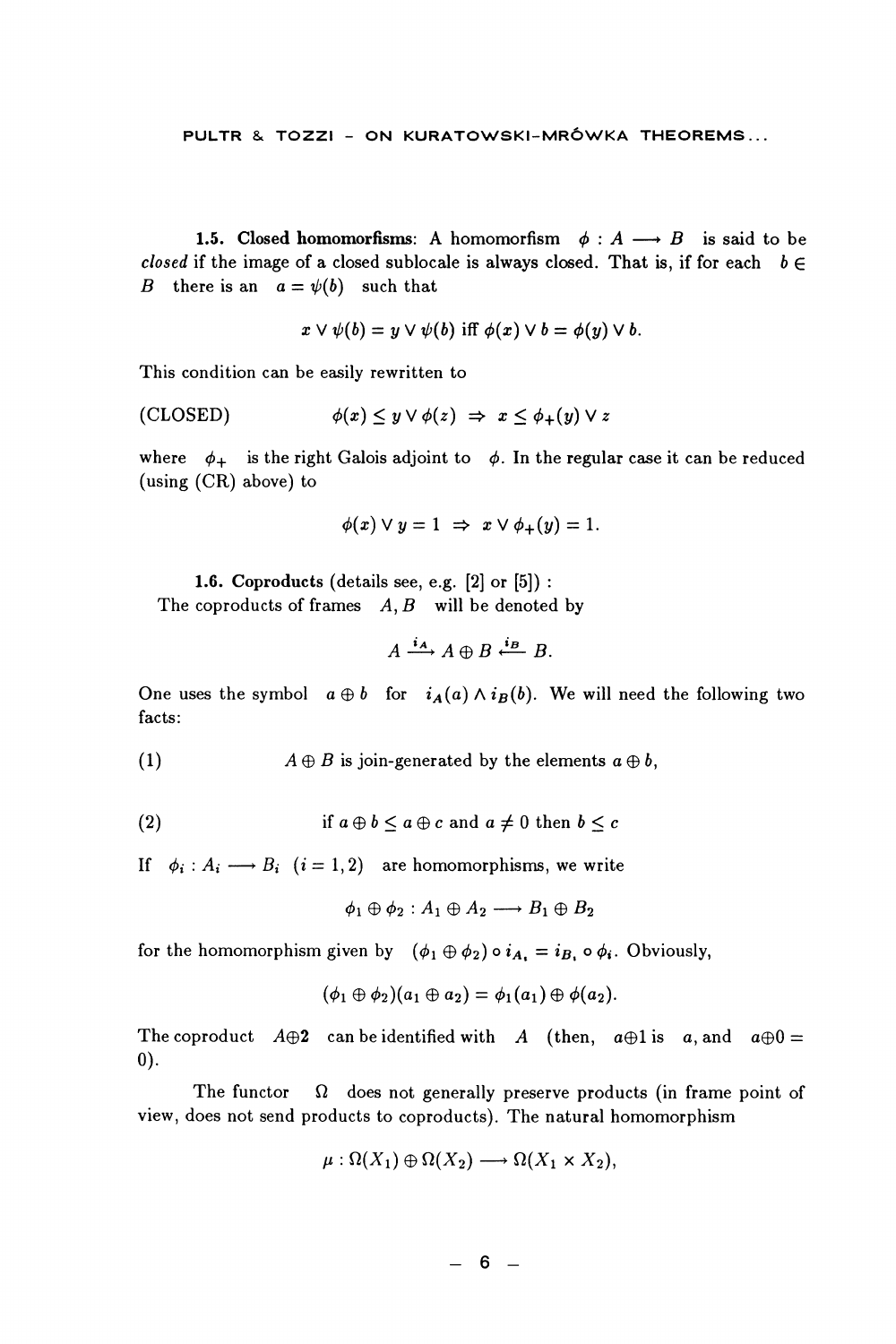determined by  $\mu \circ \iota_i = \Omega(p_i)$ , obviously satisfies the formula

$$
\mu(\bigvee_{j\in J}a_j\oplus b_j)\;=\;\bigcup_{j\in J}a_j\times b_j\;.
$$

Thus, it is always onto.

1.7. Closed injections: Recall 1.5. We easily see that the natural injection  $\iota: B \longrightarrow A \oplus B$  is closed iff

> for each  $u \in A \oplus B$  there is a  $b \in B$  such that  $1 \oplus b \leq u$ , and  $(1 \oplus v \leq u \vee (1 \oplus w) \Rightarrow v \leq b \vee w)$ .

For regular  $B$  this reduces to

$$
1 \oplus b \leq u
$$
 and  $(u \vee (1 \oplus w) = 1 \Rightarrow b \vee w = 1).$ 

#### 2. A characterization of  $\alpha$ -compact frames

2.1. In this and the following sections,  $\alpha$  is a regular cardinal. Recall that a frame A is  $\alpha$ -compact if each cover of A has a subcover of cardinality  $\alpha$ . A space is  $\alpha$ -discrete if any intersection of  $\alpha$  open sets is an open set.

2.2. Construction: Let  $A$  be a frame which is not  $\alpha$ -compact. Fix a cover  $U$  such that there is no subcover of cardinality  $\langle \alpha \rangle$ . Define a space X on A as the underlying set with  $\Omega(X)$  = B consisting of the  $M \subseteq A$  such that

if  $1 \in M$  then  $\uparrow \bigvee K \subseteq M$  for some  $K \subseteq U$ ,  $|K| < \alpha$ .

**2.3. Lemma.** In  $A \oplus B$  define  $c = \bigvee \{u \oplus \uparrow u | u \in \mathcal{U}\}\$ . Then  $(1_A \oplus (A \setminus \{1\})) \vee$  $c = 1_A \oplus 1_B$ , and  $1 \oplus M \leq c$  only for  $M = \emptyset$ .

<u>Proof:</u> Put  $z = (1 \oplus (A \setminus \{1\})) \vee c$ . For  $u \in U$  we have  $u \oplus 1 =$  $u \oplus (A \setminus \{1\}) \vee u \oplus \uparrow u \leq z$ . As U is a cover,  $1 = \bigvee U \oplus 1 \leq z$ .

Now consider, for  $x \in A$ , the homomorphisms  $\xi_x : B \longrightarrow 2$  defined by  $\xi_x(M) = 1$  iff  $x \in M$ . We have

$$
(id \oplus \xi_x)(u \oplus \uparrow u) = u \oplus \xi_x(\uparrow u) = \begin{cases} u & \text{if } u \leq x, \\ 0 & \text{otherwise.} \end{cases}
$$

$$
-7.
$$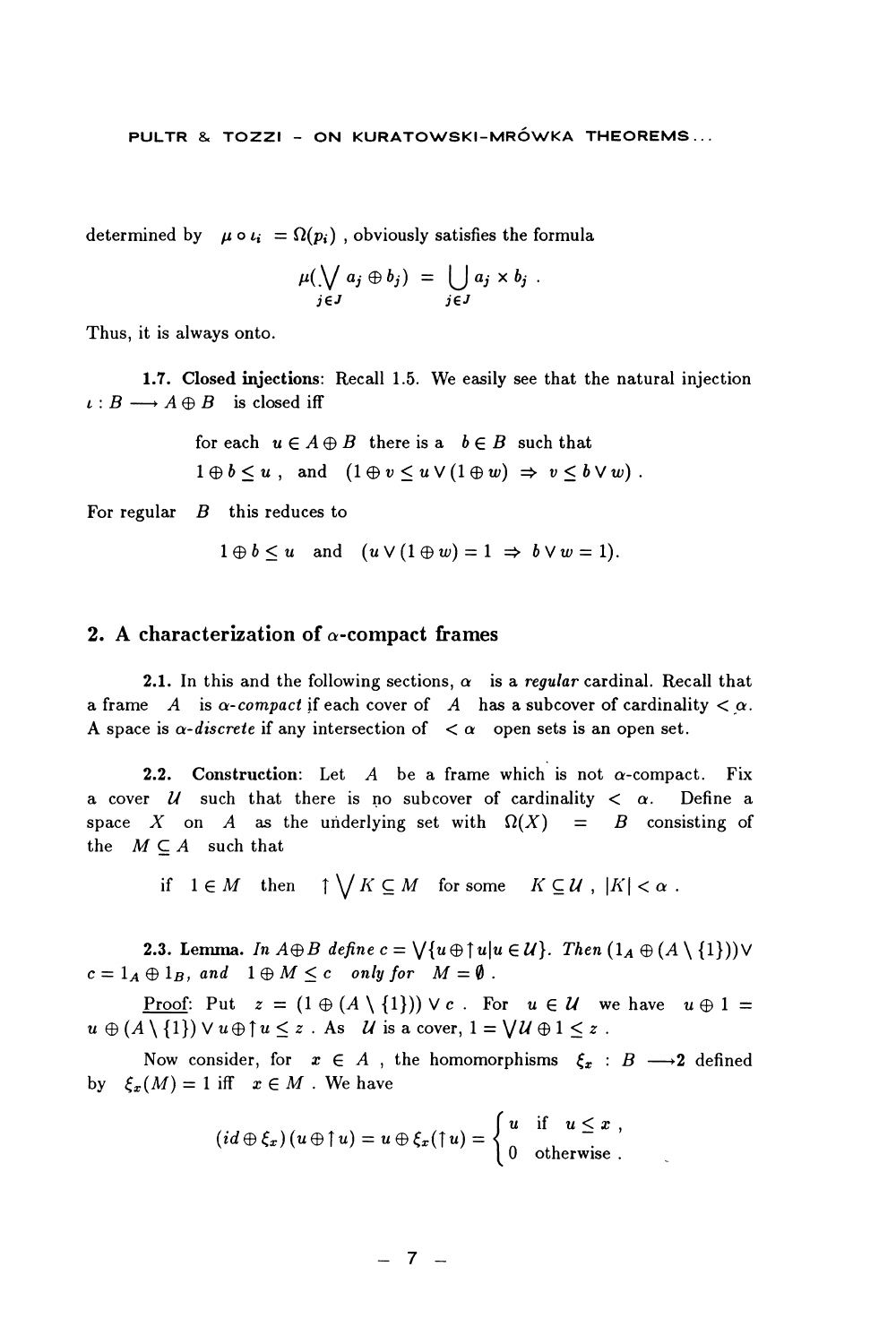Thus.

$$
(id \oplus \xi_x)(c) = \bigvee \{u | u \leq x\} \leq x.
$$

Each non-void open M contains an  $x \neq 1$ . Then

$$
(id \oplus \xi_x)(1 \oplus M) = 1 \nleq x
$$

and hence  $(1 \oplus M) \nleq c \cdot \diamond$ 

**2.4.** Corollary, Let A not be  $\alpha$ -compact. Then there is a space X such that

- $X$  has only one non-isolated point,  $(1)$
- $(2)$  $X$  is  $\alpha$ -discrete, and
- the natural injection  $\Omega(X) \longrightarrow A \oplus \Omega(X)$  is not closed.  $(3)$

 $2.5.$ A frame A is  $\alpha$ -compact iff for each  $\alpha$ -discrete Theorem. space X the natural injection  $\Omega(X) \longrightarrow A \oplus \Omega(X)$  is closed.

Proof: Let X be  $\alpha$ -discrete. For  $x \in X$  consider the  $\xi_x : \Omega(X) \longrightarrow 2$ with  $\xi_x(u) = 1$  iff  $x \in u$ . Take  $y = \bigvee a_i \oplus b_i$  in  $A \oplus \Omega(X)$  and put

$$
M = \{x \in X | (id \oplus \xi_x)(y) = 1\}.
$$

Thus, for  $x \in M$  we have  $1 = (id \oplus \xi_x)(y) = \sqrt{a_i|x \in b_i}$  and, by  $\alpha$ compactness, there is a  $K(x) \subseteq J$ ,  $|K(x)| < \alpha$ , such that

$$
\bigvee_{K(x)} a_i = 1 \text{ and } b(x) = \bigwedge_{K(x)} b_i = \bigcap_{K(x)} b_i \ni x.
$$

Put  $b = \bigvee_{x \in M} b(x)$ . Since obviously for  $a_i \in K(x)$  we have  $a_i \oplus b(x) \leq y$ , we infer  $1 \oplus b(x) \leq y$  and consequently  $1 \oplus b \leq y$ . Now let  $1 \oplus v \leq y \vee (1 \oplus w)$ . If  $x \in v$  we have  $1 = (id \oplus \xi_x)(1 \oplus w) = (id \oplus \xi_x)(y) \vee \xi_x(w)$ . Hence either  $x \in$  $M \subseteq b$  or  $x \in w$ . Thus,  $v \leq b \vee w$ .

If A is not  $\alpha$ -compact, consider the X from 2.4.  $\diamondsuit$ 

**2.6 Remark.** By 2.4.(1), of course, the "testing class" for the  $\alpha$ -compactness in 2.5 can be reduced to the  $\alpha$ -discrete spaces with at most one non-isolated point.

 $-8-$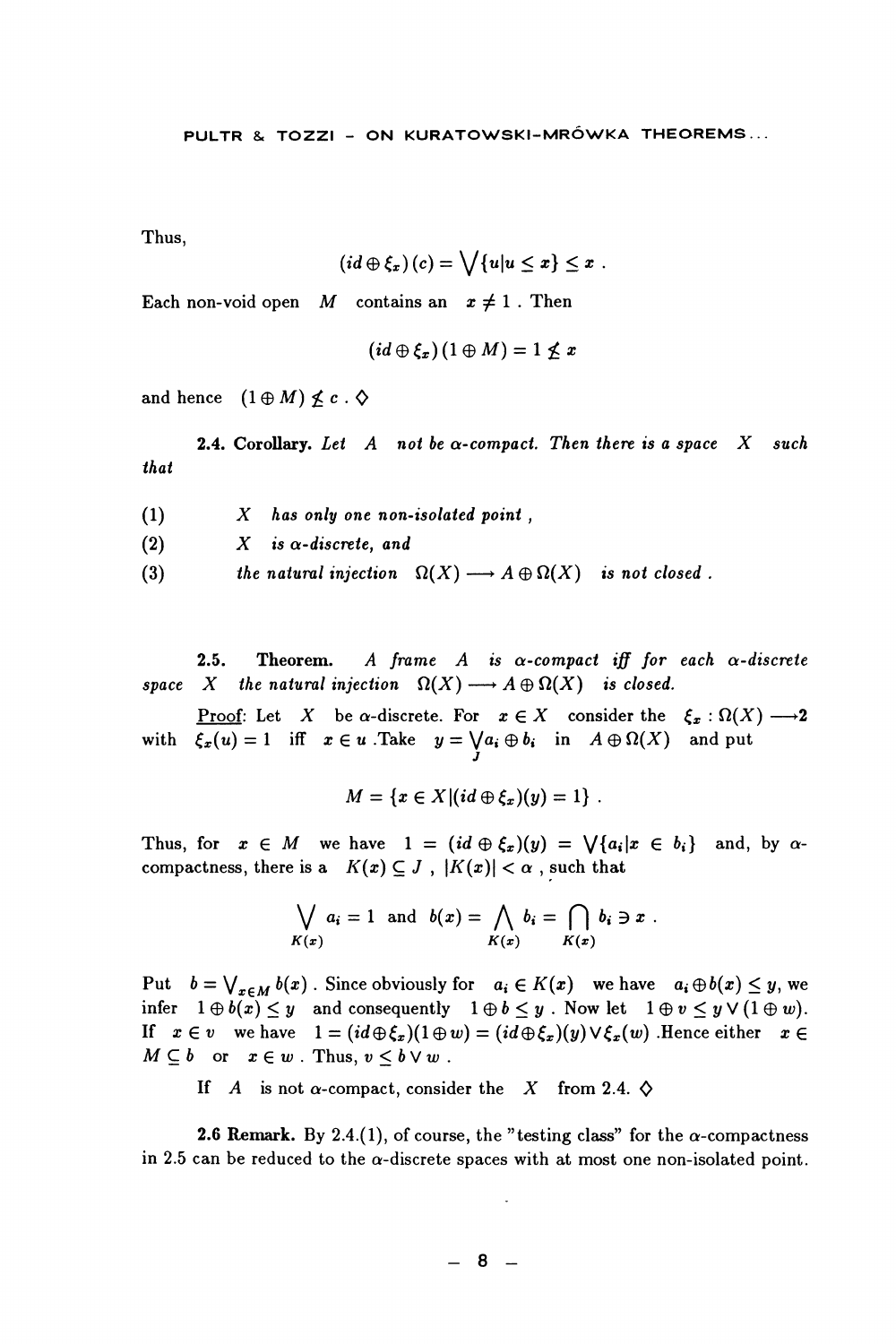PULTR & TOZZI - ON KURATOWSKI-MRÓWKA THEOREMS...

#### 3. Pointfree Kuratowski Theorem

3.1. We say that a frame  $A$  satisfies the unit decomposition property (briefly, UD) if for each frame  $B$  and each decomposition of the unit

$$
1_{A\oplus B}=\bigvee\{a_i\oplus b_i|i\in J\}
$$

the system  $\{\bigwedge\{b_i|i\in K\}\mid K\subseteq J \text{ such that } \bigvee\{a_i|i\in K\}=1\}$  is a cover of B. If this is required only for the frames  $B$  from a class  $C$  we speak on the property  $_{\text{UDC}}$ .

3.2. Lemma. Let A satisfy UD and let

$$
1\oplus v\leq \bigvee\{a_i\oplus b_i\,|i\in J\}.
$$

then  $\bigvee_K {\bigwedge_{i \in K} b_i \mid K \subseteq J}$  such that  $\bigvee_J a_i = 1$   $\geq v$ .

<u>Proof</u>: Consider the sublocale  $q: B \longrightarrow [0, v]$  (the interval between 0 and v) given by  $q(x) = x \wedge v$ . Then

$$
1\leq (id\oplus q)(\bigvee_j a_i\oplus b_i)=\bigvee_j a_i\oplus q(b_i)
$$

so that by UD

$$
\bigvee_K \{ \bigwedge_K b_i \wedge v \mid K \subseteq J \text{ such that } \bigvee \{ a_i \mid i \in K \} = 1 \} = v (= 1_{[0,v]}) ,
$$

that is,  $v \wedge \bigvee {\wedge}_{K} b_i | K \subseteq J$  such that  $\bigvee {a_i | i \in K} = 1 = v \cdot \diamond$ 

**3.3. Lemma.** Let A be compact, B arbitrary non trivial (that is,  $1_B \neq$  $0_B$ ). Let

$$
1_{A\oplus B}=\bigvee\{a_i\oplus b_i\,\vert i\in J\}\ .
$$

Then there exists a finite  $K \subseteq J$  such that  $\bigvee_K a_i = 1$  and  $\bigwedge_K b_i \neq 0$ .

Proof: In [6] (part of the proof of theorem 3.9, pp. 39-40).  $\diamondsuit$ 

#### 3.4. Proposition. Each compact frame satisfies UD.

<u>Proof</u>: Let A be compact,  $1_{A\oplus B} = \bigvee \{a_i \oplus b_i | i \in J\}$ . Put  $U =$  $\{\bigwedge_K b_i | K \subseteq J, K \text{ finite such that } \bigvee_K a_i = 1\}$ ,  $c = \bigvee U$ . Consider the congruence

$$
x \sim y \text{ iff } x \vee c = y \vee c
$$

 $-9-$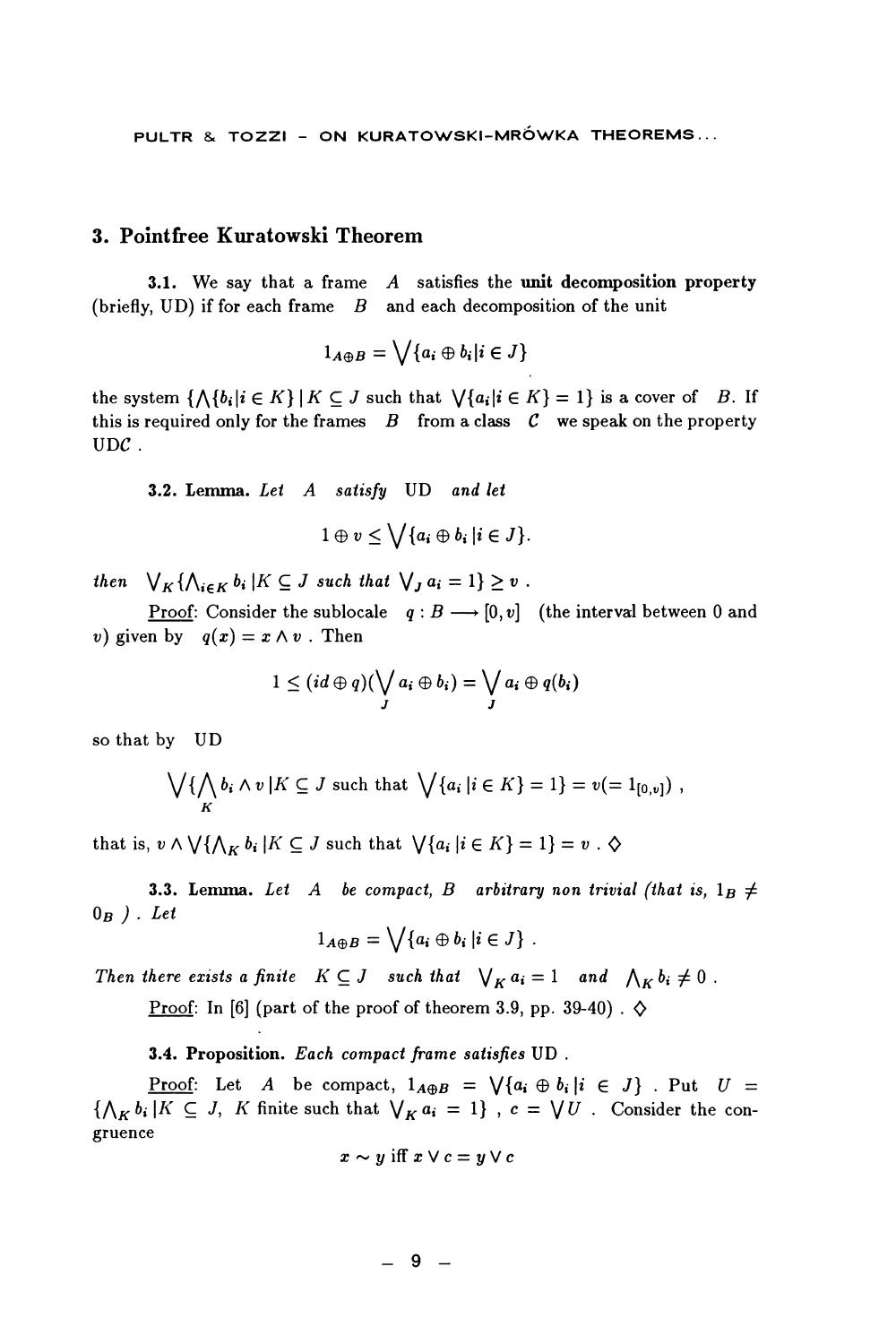U is not a cover. Then  $\overline{B} = B / \sim$  is not trivial. Let  $q : B \longrightarrow \overline{B}$  be Suppose the sublocale homomorphism. We have

$$
1_{A\oplus\overline{B}}=(id\oplus q)(\bigvee a_i\oplus b_i)=\bigvee a_i\oplus q(b_i).
$$

Thus, by 3.3, there is a finite  $K \subseteq J$  such that  $\bigvee_K a_i = 1$  and  $q(\bigwedge_K b_i) =$  $\bigwedge_{K} q(b_i) \neq 0$ . By the definition of q,  $(\bigwedge b_i) \vee c \neq c$  which is a contradition since  $\bigwedge_{K} b_i \in U \cdot \diamondsuit$ 

3.5. Theorem: The following statements are equivalent:

- $(a)$  A is compact,
- $(b)$  A satisfies  $UD$ .
- (c) For each frame B the natural injection  $B \longrightarrow A \oplus B$  is closed,
- (d) for each space  $X$  with at most one non-isolated point the natural injection  $\Omega(X) \longrightarrow A \oplus \Omega(X)$  is closed.

**Proof:** (a)  $\Rightarrow$  (b) is proved in 3.4. (b)  $\Rightarrow$  (c) : Recall 1.7. Consider  $u = \sqrt{a_i \oplus b_j}$  $b_i | i \in J$  in  $A \oplus B$ . Put  $b = \bigvee \{ \bigwedge_K b_i | K \subseteq J \text{ such that } \bigvee_K a_i = 1 \}$ . Since in each individual case  $1 \oplus \bigwedge b_i \leq u$ , we have  $1 \oplus b \leq u$ . Let  $1 \oplus v \leq u \vee (I \oplus w)$ . By 3.2,  $b \vee w \geq v$ .

 $(c) \Rightarrow (d)$  is trivial and  $(d) \Rightarrow (a)$  by 2.5.  $\diamondsuit$ 

#### 4.  $\alpha$ -Discrete-frames

**4.1.** Recall the following simple charachteristics of  $\alpha$ -discrete spaces (see, e.g., [10] cor.2.3; the proof however, can be left to the reader as an easy exercise) :

**Proposition:** A space Y is  $\alpha$ -discrete iff for each discrete X with  $|X|$  $\alpha$  the natural projection  $X \times Y \longrightarrow Y$  is closed.

4.2. We introduce the following condition

$$
\mathcal{D}(\alpha) : \text{ If } |J| < \alpha \text{ then } \left( \bigwedge_{J} a_{i} \right) \vee b = \bigwedge_{J} (a_{i} \vee b) .
$$

We have

Theorem: A frame B satisfies  $\mathcal{D}(\alpha)$  iff for each discrete X with  $|X| < \alpha$  the natural injection  $B \longrightarrow \Omega(X) \oplus B$  is closed.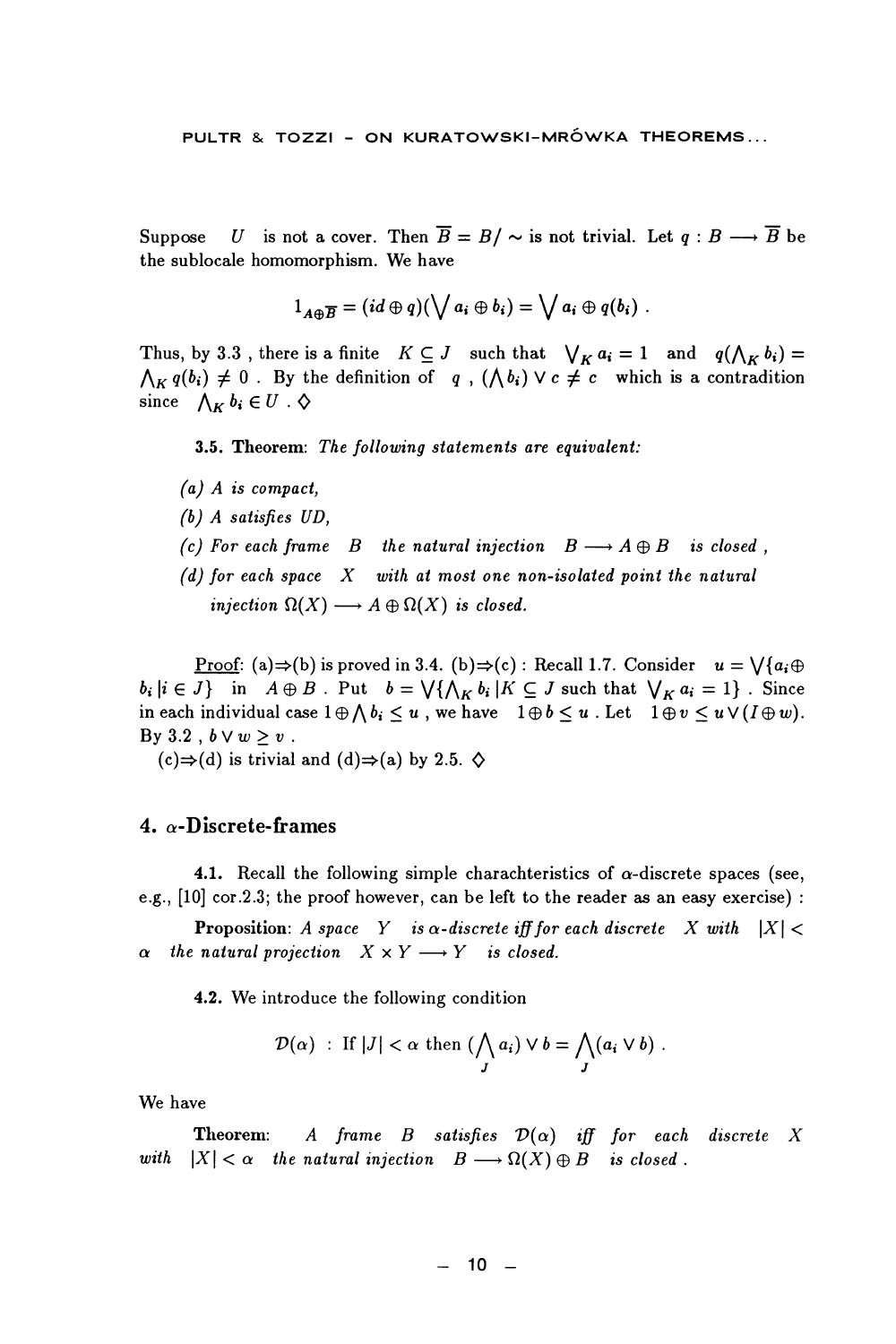Proof: Let the injection be closed. Consider  $\{a_i\}_I \subset B$  with  $|J| < \alpha$ , and endow J with discrete topology. Let b be in B. Put  $y = \sqrt{\{i\}} \oplus a_i | i \in$ J }. By 1.7 we have an  $a \in B$  such that

$$
1 \oplus a \leq y
$$
 and  $(1 \oplus v \leq y \vee (1 \oplus b) \Rightarrow v \leq a \vee b)$ .

Thus in particular  $\{i\} \oplus a = (1 \oplus a) \wedge (\{i\} \oplus 1) \leq y \wedge (\{i\} \oplus 1) = \{i\} \oplus a_i$ , hence (recall 1.6(2))  $a \leq a_i$  and finally

$$
a \leq \bigwedge a_i
$$
.

Consider  $v = \bigwedge_i (a_i \vee b)$ . Since  $\{i\} \oplus v \leq \{i\} \oplus a_i \vee \{i\} \oplus b$ , we have  $1 \oplus v \leq$  $y \vee (1 \oplus b)$  and hence  $\bigwedge (a_i \vee b) \leq a \vee b \leq (\bigwedge a_i) \vee b$ . As the opposite inequality is trivial,  $\mathcal{D}(\alpha)$  holds.

On the other hand let  $B$  satisfy  $\mathcal{D}(\alpha)$  and let X be discrete,  $|X| < \alpha$ . Consider an element  $y \in \Omega(X) \oplus B$ . Put  $a_x = \bigvee \{c | \{x\} \oplus c \leq y\}$ ,  $a = \bigwedge_{x \in X} a_x$ . As  $\{x\} \oplus a \leq y$  for all  $x$ , we have  $1 \oplus a \leq y$ . Now let  $1 \oplus v \leq y \vee (1 \oplus w)$ . That is.

$$
1\oplus v\leq \bigvee_X \{x\}\oplus a_x\vee \bigvee_X \{x\}\oplus w=\bigvee \{x\}\oplus (a_x\vee w)
$$

and meeting both sides with  $\{x\} \oplus 1$  we infer that  $v \le \Lambda(a_x \vee w)$ , by  $\mathcal{D}(\alpha)$ ,  $v \leq a \vee w$ .  $\diamondsuit$ 

Let Y be a space. Then Y is  $\alpha$ -discrete  $4.3.$ Proposition: iff  $\Omega(Y)$  satisfies  $\mathcal{D}(\alpha)$ .

Proof: As soon as we have realized that, for a discrete X,  $|X| < \alpha$ ,  $\Omega(X \times Y) = \Omega(X) \oplus \Omega(Y)$ , the statement will follow from 4.1 and 4.2.

Consider the  $\mu$  from 1.6. We have to show that it is one-one, that is, that  $\bigcup_i a_i \times b_i = \bigcup_i a'_i \times b'_i$  implies  $\bigvee a_i \oplus b_i = \bigvee a'_i \oplus b'_i$ . For  $x \in X$  put  $b(x) =$  $\bigcup \{b_i | x \in a_i\}$ . If  $\bigcup a_i \times b_i = \bigcup a'_i \times b'_i$ , we have also  $b(x) = \bigcup \{b'_i | x \in a'_i\}$  and obtain

$$
\bigvee a_i \oplus b_i = \bigvee_{i} \bigvee_{x \in a_i} \{x\} \oplus b_i = \bigvee \{x\} \oplus b(x) = \bigvee a'_i \oplus b'_i . \diamondsuit
$$

 $4.4.$ Proposition 4.3 justifies proclaiming a frame  $\alpha$ -discrete if it satisfies  $\mathcal{D}(\alpha)$ .

It should be noted that for  $T_0$ -spaces the statement of 4.3 is immediate : if Y is not  $\alpha$ -discrete, we have an instance of open  $u_i \subseteq Y$ ,  $i \in J, |J| < \alpha$  such

 $-11 -$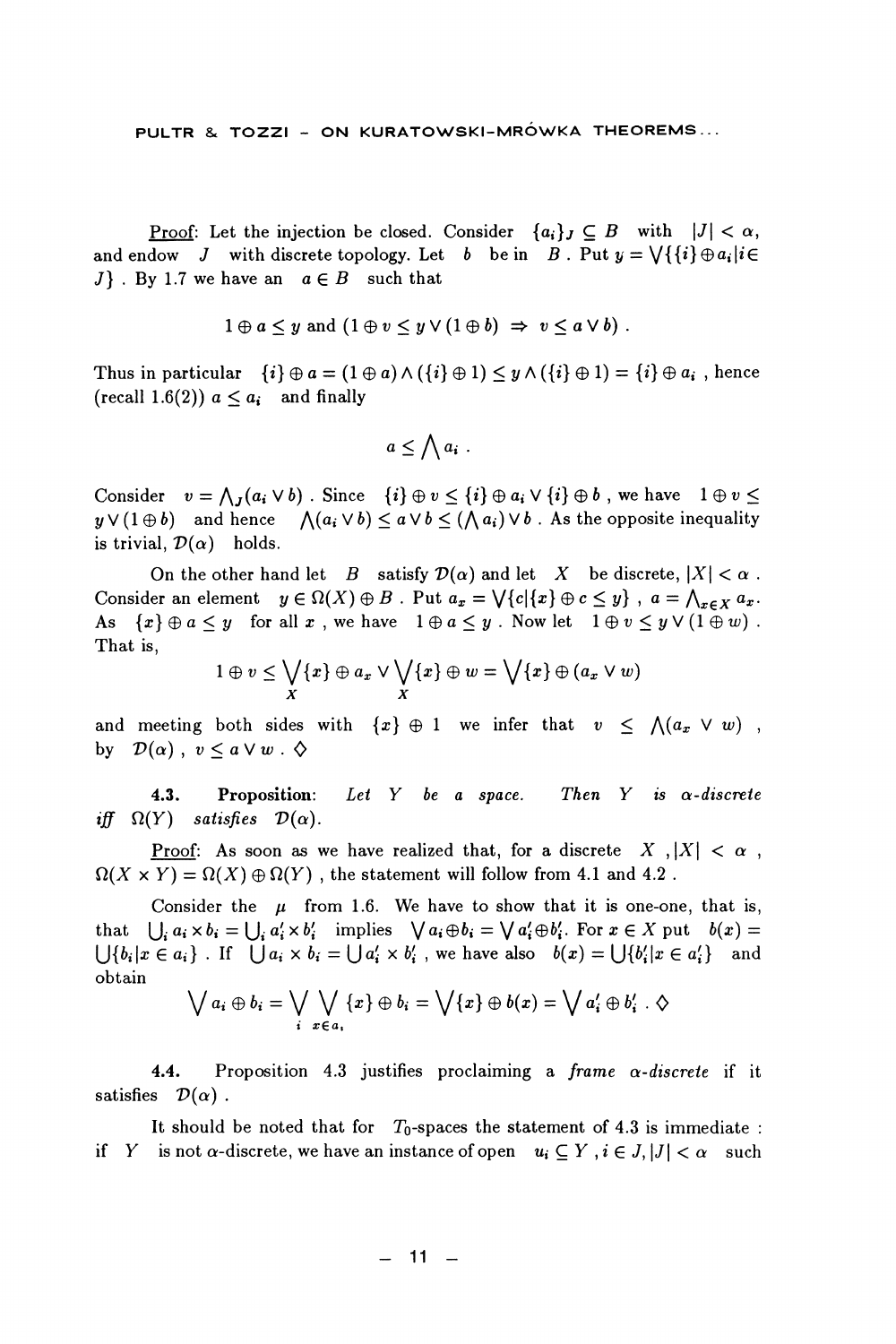that  $\bigwedge_j u_i \subsetneq \bigcap_j u_i$ . Consider  $x \in \bigcap u_i - \bigwedge v_i$ . We have  $\bigwedge (u_i \vee (Y - \{x\})) = Y$  while  $x \notin (\bigwedge u_i) \vee (Y - \{X\})$ .

4.5. We are so far unable to tell whether the positive part of 2.5 can be extended to general frames (as in Section 3 for  $\alpha = \omega_0$ ) in case of general  $\alpha$ . That is, we do not know whether, if A is  $\alpha$ -compact, the injection  $B \longrightarrow B \oplus A$  is closed for all  $\alpha$ -discrete frames. In the following two paragraphs we will show that this cannot be decided by a simple modification of the techniques from 2.5 and Section 3. Note, in particular, that the proof of 4.6 will be virtually the same as that of 2.5.

**4.6. Proposition:** Let  $C(\alpha)$  be the class of all spatial  $\alpha$ -discrete frames. Then A is  $\alpha$ -compact iff it satisfies  $UDC(\alpha)$ .

Proof: If A is not  $\alpha$ -compact, take the B from 2.2. By the proof of 2.3, the system corresponding to the decomposition  $1 = (u \oplus (A - \{1\})) \vee \bigvee \{u \oplus \uparrow u \mid u \in$  $\mathcal{U}$ does not cover the element 1.

On the other hand, let A be  $\alpha$ -compact, B  $\alpha$ -discrete and 1 =  $\forall a_i \oplus b_i$ . In the notation of the proof of 2.5 we have  $y = 1$ , hence  $M =$ X and  $\{\bigwedge\{b_i|i\in K(x)\}|x\in X\}$  is a cover.  $\diamondsuit$ 

**4.7.** The class  $C(\alpha)$  in 3.6 cannot be replaced by that of all  $\alpha$ -discrete frames, not even for  $\alpha = \omega_1$ . Consider the real line **R**,  $A = \Omega(\mathbf{R})$  and *B* the Boolean algebra of regular open subset of  $\mathbf{R}$ . B is  $\alpha$ -discrete for all  $\alpha$ . The decomposition

$$
1_{A\oplus B} = \bigvee_{r \in \mathbf{Z}} \bigvee_{s \in \mathbf{Z}} (r, r+2) \oplus \left( \frac{s}{|r|+1}, \frac{s+1}{|r|+1} \right)
$$

(Z the set of integers), if  $\bigvee_K a_i = 1$  we always have  $\bigwedge_K b_i = 0$ , however.

#### 5. Complete Boolean algebras

5.1. We say that a complete lattice is completely distributive if meets distribute over general joins (as in frames), and also joins distribute over general meets. Theorem 4.2 immediately yields

Corollary: A frame is completely distributive iff for each discrete  $X$ *the* natural injection  $B \longrightarrow \Omega(X) \oplus B$  is closed.

 $12 -$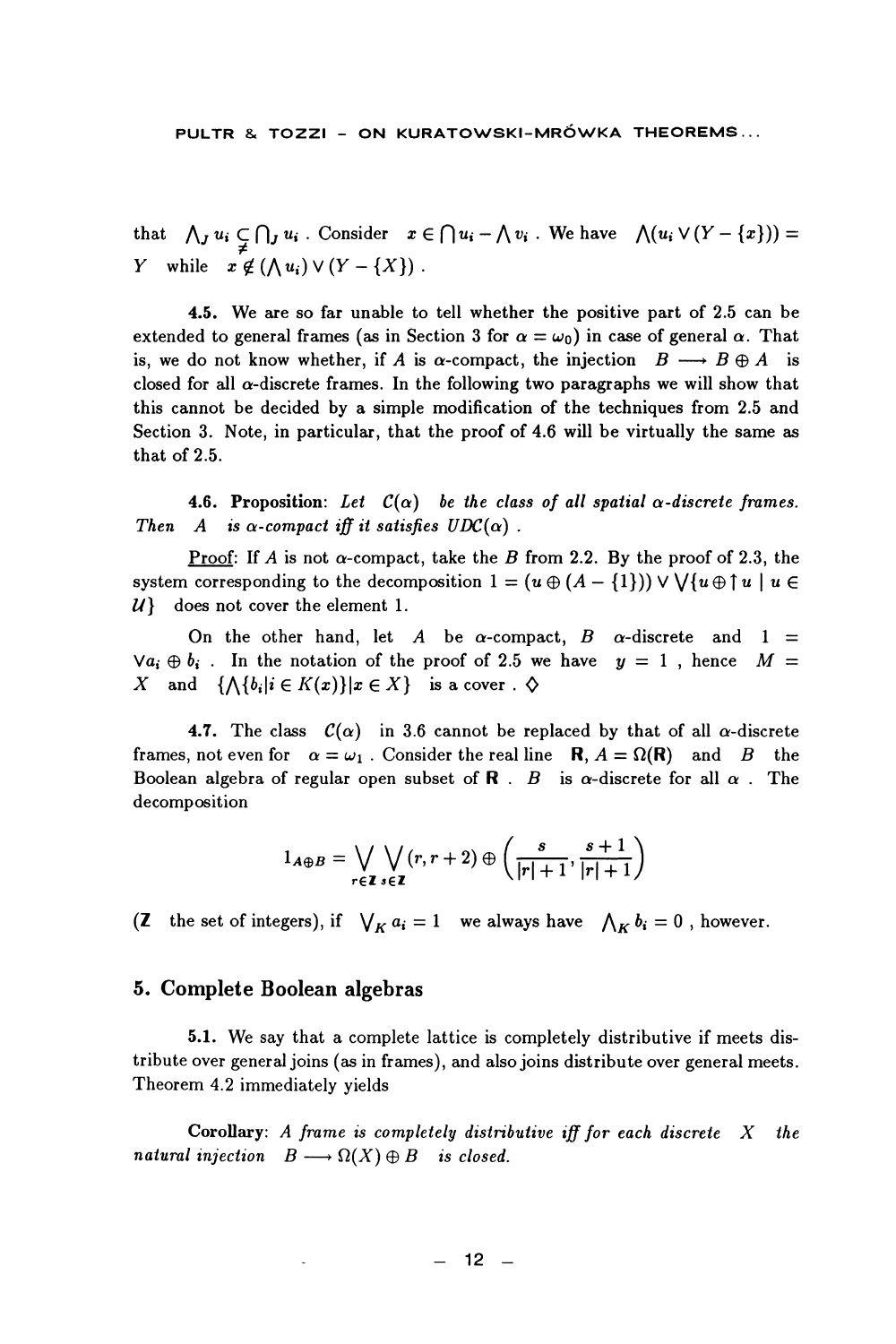PULTR & TOZZI - ON KURATOWSKI-MRÓWKA THEOREMS...

5.2. The following is well known, but easier to prove than quote:

Proposition: A regular frame is completely distributive iff it is a complete Boolean algebra.

Proof: Obviously, complete Boolean algebras are completely distributive. On the other hand, let  $B$  be regular completely distributive. For  $a \in B$  we have  $a = \sqrt{x}x^* \vee a = 1$ , hence  $a^* = \sqrt{x^*}x^* \vee a = 1$ , and finally  $a^* \vee a = 1$  $\bigwedge \{x^* \vee a | x^* \vee a = 1\} = 1$ .  $\diamond$ 

**5.3. Proposition:** Let  $B$  be a complete Boolean algebra and  $A$  an arbitrary frame. Then each homomorphism  $\varphi : B \longrightarrow A$  is closed.

<u>Proof:</u> Recall 1.5; Let  $\varphi(x) \vee y = 1$ . Meeting both sides with  $\varphi(x^*)$  we obtain  $\varphi(x^*) \wedge y = \varphi(x^*)$  and hence  $\varphi(x^*) \leq y$ . Thus,  $x^* \leq \varphi_+(y)$  and hence  $x \vee \varphi_+(y) \geq x \vee x^* = 1$ .  $\diamondsuit$ 

5.4. Theorem.: Let  $B$  be a regular frame. Then the following statements are equivalent:

- $(a)$  B is a complete Boolean algebra,
- (b) every homomorfism  $\varphi : B \longrightarrow A$  is closed.
- (c) for each A the natural injection  $B \longrightarrow B \oplus A$  is closed,
- $(d)$  for each atomic complete Boolean algebra  $A$  the natural injection  $B \longrightarrow B \oplus A$  is closed.

Proof: (a)  $\Rightarrow$  (b) by 5.3, (b)  $\Rightarrow$  (c)  $\Rightarrow$  (d) is trivial, and (d)  $\Rightarrow$  (a) follows from 5.1.  $\diamond$ 

Acknowledgements: We are indebted to E.Giuli for valuable discussions.

While preparing this article for publication we learned that the fact that for a compact locale A and a general B the projection  $A \times B \longrightarrow B$  is closed was also proved independently by Vermeulen and Xiang Dong in so far unpublished papers.

#### **REFERENCES**

<sup>1.</sup> N. Bourbaki, "Topologie Générale, Ch I et II," Paris, 1940.

<sup>2.</sup> C.H. Dowker and D. Papert, Sums in the categories of frames, Houston J. Math. 3 (1977),  $7 - 15.$